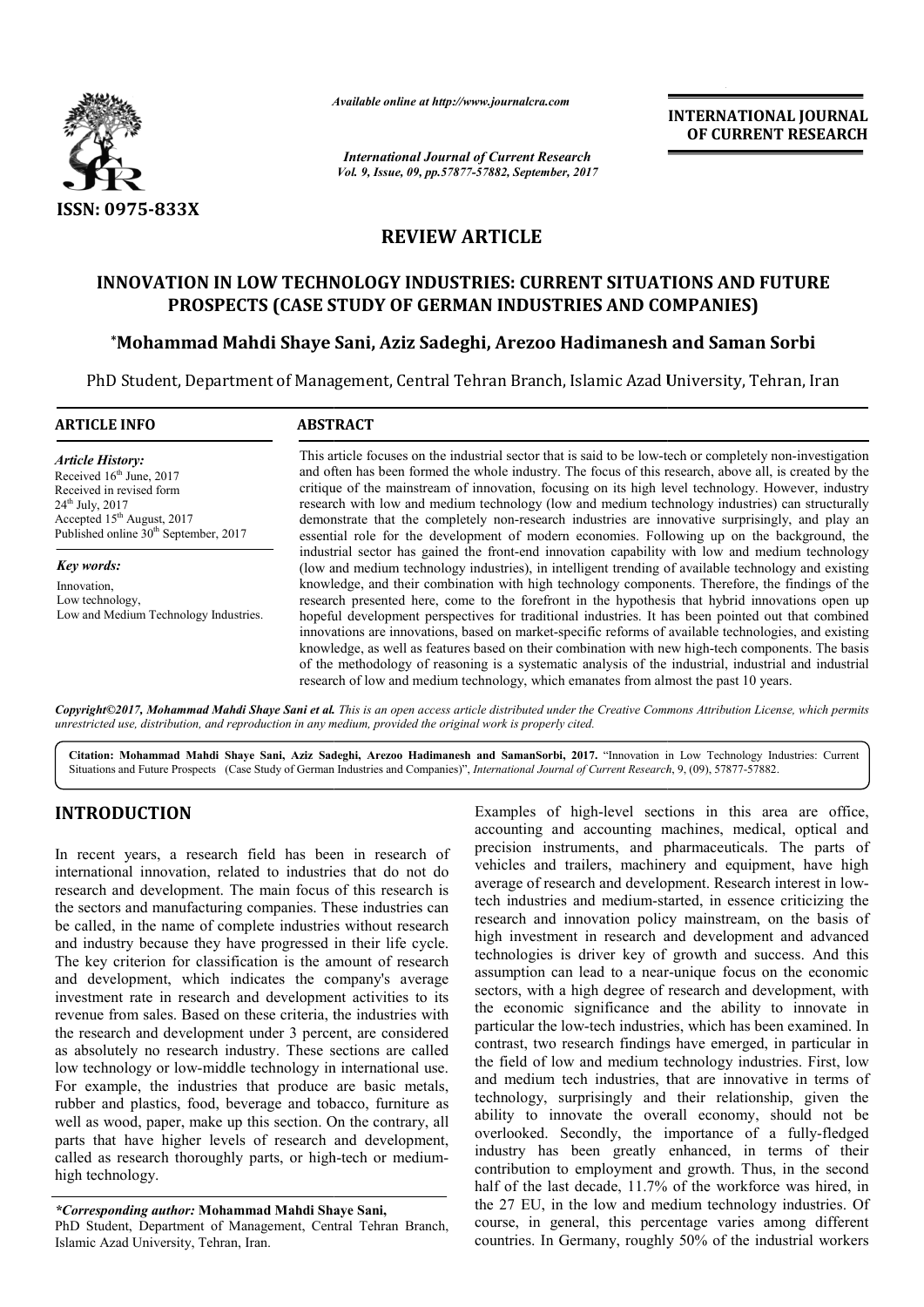are hired, in the sectors of low and medium technology industries, in 2006, and these sectors account for almost 42% of the total industrial added value. In addition, there is little structural change between sectors with variable amounts of research and development in recent years (Som, 2011). This paper summarizes the findings of the study on innovation in the low and medium technology industries, and discusses the development aspects of these industries in advanced societies. The goal is to demonstrate the specific innovation capabilities of the full industry, and their future innovation capacity. We will recognize this innovation pattern, as a combination of innovations in this article.

This article is organized as follows. The dominant innovation model will be presented in the manufacturing industry, with low and medium technology, in Section 3.2, taking into account the fields of innovation, the fundamentals of knowledge and the combination of forms. The innovation is known as an activity that includes research and development activities, the successful development and marketing of new products, the introduction of new manufacturing technologies, and the reorganization of processes, hence, innovation consists of technical and non-technical components. Therefore, this article distinguishes between organizational and technical process innovations, on the one hand, and service and student innovations on the other. The marketing innovations include all of these dimensions (Fagerberg, 2005). The basis of the methodology of the following argument is a systematic analysis of the research of the low and medium technology industry, which occurs almost 10 years ago. These results include a large number of studies that have examined the situation, across the EU from a variety of aspects, and have been, studies, following the German innovation system. Methodologically, each of these studies have followed, the statistical-quantitative method (Arundel, 2008), or acquired their findings, based on quantitative research findings in the field of case studies (Palmberg). Based on this background, the present study deals with the status of the industry of low and medium technology, in Europe generally, as well as the specific situation of Germany.

### **Theoretical Foundations**

### **Innovation Patterns for the Low and Medium-Sized Industries**

### **Innovation Areas**

This issue has not been discussed, in the background, that the low-tech industry should be considered in an innovative way,it has been assumed that at least half of the innovative companies in Europe do not have any internal research and development capability (Huang, 2010), (Arundel). However, it has been shown that low and medium technology industries have less innovation than high-tech industries. According to data analysis from the EU innovation research, more than a third of the low and medium technology industries (37%), were initiators, between 2002 and 2004, while more than 55 percent of high and medium technology industry companies had an initiative in this period (Heidenreich, 2009). It has been emphasized this fact that the innovation activities of low and medium sized industry companies are guided in essence by the development and enhancement of existing technologies (Arundel, 2008).

### **The Importance of Process Innovations**

With regard to the main fields of innovation, we can summarize the findings of the research, as follows: The study is in relation to the reference to the importance of the innovation process, as virtualization (Huang, 2010), (Kinline, 2009). Based on CIS analysis in 2004, these innovations have almost double the importance of low-tech and medium-sized industries, compared with high-tech and high-tech industries, with 36 percent, compared to 17 percent of all innovative companies. However, data of 2009 confirms these findings, from German studies. This data shows that the amount of used technology does not fit with the degree of research and development, and low and low technology industries have a widespread capability to adapt new production technologies for their own purposes. This feature applies, in particular, to the introduction of complete and created technologies. However, it is evident that advanced process technology is being used by firms with high and medium technology industries (Rammer, 2011), (Som, 2012). However, it can be considered that only a small minority of companies with low and medium technology industries, as new technology vendors and ready-to-use process technology technologies. In addition, the vast majority of these companies have been focusing on out-of-the-box activities, along with the mixing and adaptation of new technologies in their manufacturing processes (2010 Huang). Often, there are proximity links between technical process innovations and innovations in the desired organizational structures, such as the introduction of new forms of the company, or the organization of work, or new logical concepts.

The organizational innovations are often intrinsic and is related with the technological innovation of processes, fundamentally. However, organizational innovations can guarantee a competitive razor for companies because their imitation is hard, by competitors, because of their non-imitation nature. Also, these innovations are driving the new marketing strategies that have great importance for low and medium sized technology industry companies. As the existing data shows the innovation of the organizational process and, therefore, the high priority of the target, with the companies of the low-tech and medium-sized industries, as a whole, and in this regard, are a little differentiated from fully investigative companies. In fact, data shows that 61 percent of all low-tech and mediumsized industry enterprises have paid 59 percent of fully researched companies in the manufacturing sector to enterprise innovations in 2009, (2012). Som O. These adaptive activities often occur, in the context of the current operations, in order to manage production. Therefore, additional investment in internal research and development activities is not nessesary normally. Secondly, competition applies the prevailing cost in low-tech and medium-sized industries, on business enterprises, to focus their innovation efforts, on manufacturing processes, that allows them to reduce costs quickly to increase their performance and ensure competition (Kiriner, 2009).

### **The growing importance of product innovations**

The Product innovations give the same importance, to those product innovations (Rammer, 2011). However, a comparison shows that product innovations for high and medium technology industries are much more important than low-tech industries. Based on CSI data, slightly more than 18 percent of innovative company's low and medium-sized technology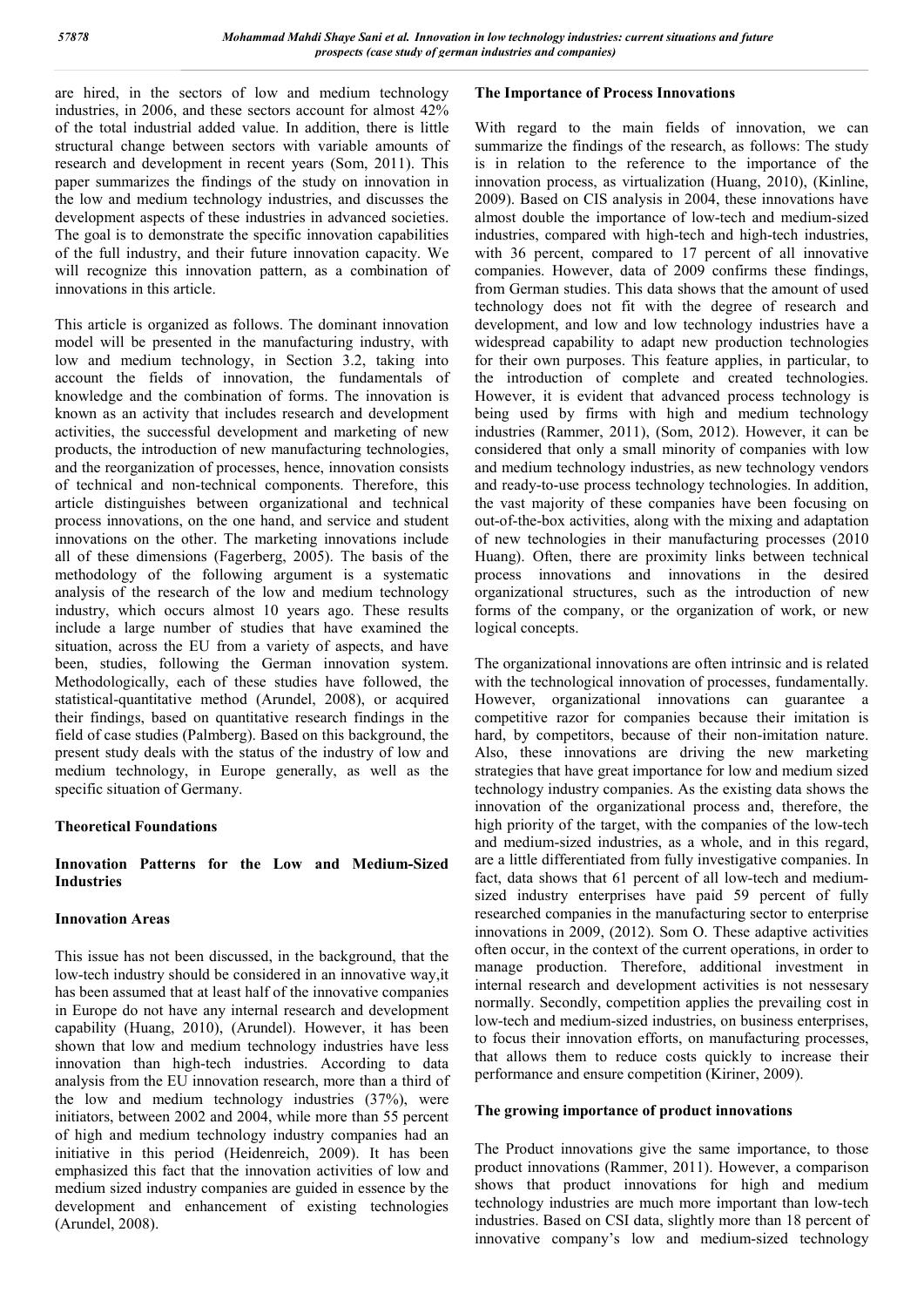industries focus on manufacturing innovations but more than 30 percent of high-tech industry companies do this (Arundel 2008). The data, indicating a similar relationship for Germany (Remmer 2011). However, it can be concluded that product innovations are followed by the use of new technologies (2010 Huang). This is called technology-based capabilities; and it's probably specialized the research and development capabilities that low-tech companies often have not it. It can be relied on additional findings, based on a closer examination of product innovation, (Som, 2012), (Hirsch-Kreinsen). Initially, innovation activities in the industry of low and medium technology are often limited to the continued development of the continuous product. The product components often grow, in addition in terms of their materials, performance and quality, which are compatible with varying customer demands. Therefore, this is called the innovation strategy, the stage-bystage development of the product or these companies are famous as low-tech manufacturers (Som, 2012). Second, it can be identified, product-based innovation, which includes design based on production and performance, and product technical update.

These criteria have a close relationship, with the innovation of a market-based and organizational process. The low-tech and middle-tech companies pursuing this strategy are looking for a quick response to changing customer preferences, and are trying to take advantage of the market, with brand strategy tools that have skills and activities related to the developed product. However, with regard to service technologies that are independent of technical products, it is clear that these innovations have a higher priority in low-tech and mediumsized industry companies compared to fully-researched companies in 2009. Therefore, it is evident that, low-tech and medium-sized industry companies are looking to develop their own Portfolio products (Som, 2011). In general, this background points out that many low and median technoligy industries know that service innovations have a potential significance (Kirmer, 2008). In this regard, the background has shown the importance of design and marketing for this focus of innovation, and focuses on this focus, as a customer-driven strategy, and on its companies as the developers of the product of business-to-consumer (SOM, 2012). The mentioned core features of the innovation strategy above include not only the intelligent and systematic modification of existing product technologies, but also their development is new with technical and non-technical components for their respective companies and their sales markets.

### **Knowledge Base**

Innovation research has consistently identified the important role of existing knowledge, in each field, for the source and success of innovations. However, at the same time knowledge is a source of information that can gained it with key strikes for innovation (Mallerba, 2005). At this point, the relevant background represents the structural results that show a significant distinction between the basics of internal and external knowledge and their related information resources (Noumlall, 2011).

#### **Internal skills and knowledge**

As the quantitative analysis of low and medium technology innovation shows, the basics of internal knowledge have a relatively high significance for a successful low- and mid-tech industry innovation process.

Based on CIS data analysis, for the 20 European countries, this domestic information source is considered to be of high importance for innovation of 40.6 percent of the total low and medium technology industries Initiator Instead, the activities of innovation are pursued, in the form of semantic and practical means, by doing and using them. Hence, the knowledge associated with these companies can be understood as practical user-based knowledge (Arundel, 2008), (Maskell, 1998). This expression represents the complex range of different components of knowledge that they represent, formalized, coded, and distinct components, such as drawing the design and characteristics required for new products, as well as, above all, implicit properties, Like the accumulated experience. The relation of this kind of knowledge can be prototyped by referring to the process innovation activities (Rammer, 2011). Here, businesses are considered, for the use of engineering knowledge that is compounded and documented, in their production facilities and operational structures. However, ongoing innovation and implementation criteria are required. The necessary prerequisite is the available knowledge on the purchase category. As shown above, process innovations often occur in the context of the current operating processes, in addition, they start, potentially and run always by the employees who are responsible for the current, like technicians and even workers.

#### **Essential External Knowledge**

The research of low-tech and medium-sized industries shows that the basis of the company's external knowledge plays a more vital role in the innovations of low and middle-tech industries. The main reason for this is that low and mediumsized industry companies can moderate limit their research and development resources, simply by adapting foreign knowledge (2005.Bender). As shown, it plays a more important role for low and middle-tech industries based on quantitative data from the number of sources, markets and market information of customers and competitors, regarding the necessity of innovation. Based on CIS data for the 20 member states of the European Union these resources taken together have a great importance with more than 35% of the low and middle-tech industry companies (Heidenreich, 2009). As more detailed studies show, customer input plays a big role in product innovations. According to CIS data this source of information has particular importance for almost 24% of the low and medium technology industries (Heidenreich, 2009). Certainly, cooperative cooperative relationships can be useful between innovative companies and customers, in many cases, Thus, more than 60% of the low and medium-sized German industry companies participated in the innovation collaboration with customers in 2009. However, low and medium-sized technology industry companies have a rather small difference than fully research-based companies, given the importance attached to marketing and market information and customer relationships. Because, if customers and competitors have not a more important role; they will have a similar role in this company innovation. Nearly 25 percent of all low-tech and medium-sized industry companies from the 20 EU countries have described this information source as very important, while this statement is correct, only 18% of fully investigative companies (Som, 2012). Collaborative relationships with suppliers, proved that it is important for the firm's ability to innovate. At the time of the introduction of proper manufacturing technologies, in 2009, more than two-thirds of the low and low technology industries came together with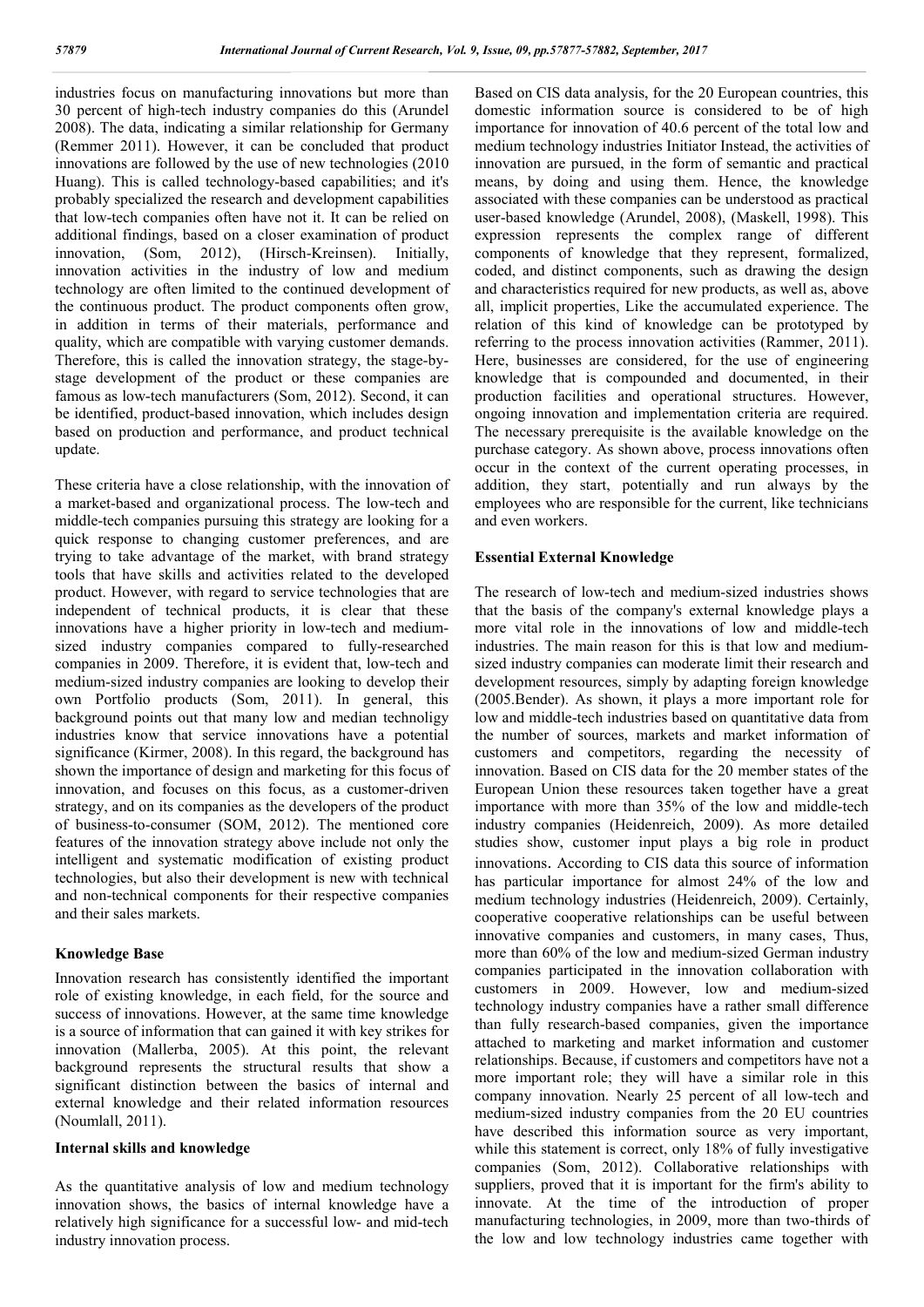suppliers in Germany. The company's innovation is widely based on their capabilities, for the components of the technicalprocess organizational process, which is called embedded knowledge, and for adapting it to personal needs. Finally, the mediated knowledge which was created plays a significant role in the innovation capability of the low and middle technology industries. This background has identified a number of noncorporate organizations, such as research institutes, consulting firms and exchange companies, that act as sources of information. Therefore, they emphasize that the use of advisers, staff recruitment and foreign research and development are significant foreign sources of innovation in the low-tech and medium-sized industries. According to Heinrich's analysis of CIS data, 6.2 percent of high and median technology enterprise companies pointed to a particular sector as an important source of information, compared to 3.2 percent of all industry companies with low and medium technology innovator, data from the German industry, which show the same coefficients (Som, 2012). The relationships between low and medium technology industries and foreign scientific institutions, are much less abundant and business enterprises are quite research-intensive.

### **Organization and knowledge management**

What is including high importance for the innovation of low and medium industries, and the procedure that in which they use of existing domestic and foreign knowledge. In a coherent sense, innovation research determines the importance of routine issues, corporate procedures and company structures, the dominant relationship and forms of participation, and the respective quality and staffing structures (Cohen, 1990).

## **Small and medium-sized Companies procedures**

As show the results of the research, the innovation courses that reviewed here are strongly formed by the current structures of small and medium size businesses enterprises, and as the data show, low and medium technology industrial businesses with small and medium-sized businesses are dominant. This statement is true for whole Europe and Germany situation. In 2009, more than 60 percent of all industrial companies with low and medium sized technology in Germany include small and medium businesses with fewer than 250 employees (Som, 2012). In result of dominant structural patterns in these companies are described with a limited set of resources and capabilities for strategic activity. These companies have few resources from the point of capital, skills and knowledge, and their degree of specialization of managers is often low. Generally, the background emphasizes that the courses and methods of innovation in low and medium technologies industries show a low degree of formalization. Thus, it has been reported that low and medium industry companies have applied systematic innovation of management practices that are less frequent than those of high and medium industries were done. For example, this tendency applies to use of innovation-based incentive schemes, the combination of functional forms related to innovation in target reasoning, selective quantitative criteria, and the existence of forms of innovation promotion from a work organization, such as innovation cycles, teamwork and temporary project groups (Som, 2012). In addition, research results show that these structural features apply to the majority of innovator companies in low and medium industries, and are largely unrelated to the type of technology which are pursuing.

These companies concerns with high levels of merits and general about described working organization.

### **Informal Cooperation**

As already mentioned, the relationship between external knowledge and information resources shows the high importance of collaborating with low and middle technology industries with external partners. The background emphasizes that the principle of development and communication has less important for low tech and medium industry companies than the mainstream of research and development, which is predominantly dominant in low and medium technology industries (Huston, 2006). Thus, data in the German industry for 2006 to 2008 show that in product innovations, 15 percent of low and medium industry companies and only 5 percent of the total research companies have applied advanced foreign innovation, for process technology, these features are 27 percent for businesses and less than 10 percent for high and medium technology and industries.

Moreover, the data mentioned above shows the importance of cooperative partnerships for low and medium technology companies for manufacturing technologies, roughly 30% of the entire high technology companies with high technology industries work with other activists, especially customers, While nearly 15% of the firms in the low and medium technology industries fully adapted the previous developed products, for the process innovation process, the cooperative relationships with suppliers are overcome, as previously demonstrated. However, it is clear that in comparison with comprehensive investigated enterprises, low and medium technology industry companies are relatively rarely formalized and contractual agreements are signed based on cooperation with foreign partners (Chen, 2009). Thus, data in the German industry shows that only about half of the cooperative relationships between low and medium technology industrial companies and other partners have a contractual basis. On the contrary, it can be argued that cooperative relationships in the industry with low and medium technology are highly informal and based on individual relationships (Rammer, 2011). Data on the food industry in Germany also show that formal communication constituents the traditional form of cooperation, while more formal methods are less frequent (Menrad, 2004). These findings are quite possible for three reasons. Initially, informal cooperation practices are often preconditions for low and medium technology enterprises in the industry, so that they cannot identify untrustworthy, tactical, and untrained customers (Grimpe, 2009). Second, predominance of small and medium businesses plays a significant role as these enterprises are hesitant in joining formal cooperation and prefer personal-centered informal relationships. Third, low levels of competency of low and medium technology industries reduce formalized co-operation with external partners instead of increasing partnerships. Against, research findings show that firms with more deserved employees or with research and development departments often formally collaborate with external partners.

### **Communication of combined Innovations**

In conclusion the research findings, we can identify a particular innovation model that is called composite innovation. This concept is used to describe these innovations in low and middle technology industries that are described by combining different innovation activities.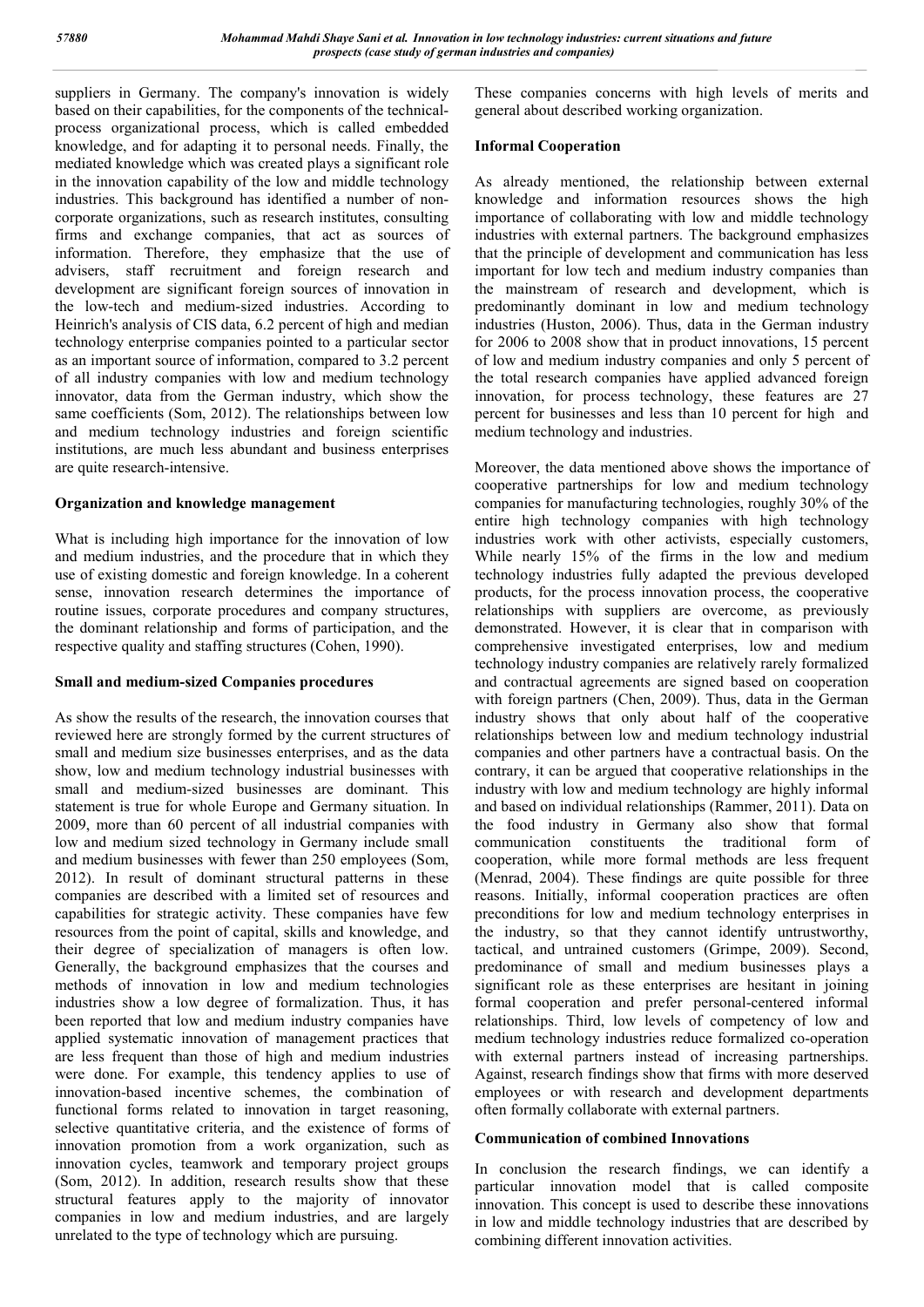These innovations consist of technical and non-technical components and are strongly oriented towards foreign knowledge sources as well as sales markets. Experimentally, this pattern was applied to the innovation strategies mentioned above from process privatization to a customer-centric strategy, or product developer to the customer. On this basis, the study states that low and medium technology industries innovations are often developed beyond advanced developments and do not focus solely on a nuclear activity, such as process or product innovation (VOnTunZelmann, 2005).

According to available data, 40% of innovative German enterprises in the German manufacturing sector carry out these innovation activities, which also called them hybrid innovations for the period 2006 to 2008 (Rammer, 2011). In addition, researchers emphasize that this particular type of innovation is significantly rising. Low and medium technology industry companies are increasingly combining design-based product innovations with technological and organizational progress, more importantly; they are introducing new business models that have a strong tendency towards market demands and the needs of specific customer groups. Top of all, researchers have determined the importance of designing of product design and market based process as the underlying drivers for innovations in the low technology industry (2008, Arundel). However, as the research findings show, this type of innovation needs two key conditions: firstly, low and medium technology industry companies should be able to manage an exhaustive set of external knowledge sources, based on distributed knowledge, say in the background (RObertSOn, 2009). This foundation consists of different forms of knowledge applied by activists who are independent of each other and often come from different parts and fields of technology. Experimental findings suggest that the main source for creating knowledge of low and medium technology industry companies latent here.

This source of information transmits knowledge and technology transfer processes between low and medium technology industries and high technology industries, and are credible by implementing a fast growing role in the innovation capabilities of low medium technology industries (Potter, 2009). Second, the research findings shows the importance of specific capabilities that enable low and medium technology industry companies to identify valuable knowledge in their environments in order to combine knowledge into their existing knowledge collections and use it for innovation. This feature can be considered as a key foreground, especially for successful process innovations. Key activists often include the nomadic cycle of management representatives and technical specialists. From a wider perspective, research pursues a dynamic capability approach, which makes sense as convexity (Bender, 2005), which can be considered as the main potential of low and medium technology industries, and it is referred to as the transfer of knowledge to the process of innovation of the low technology industry. Emphasizes this point and states that high technology companies demand (some degree of in-built capabilities) to understand, follow up and interact with the supplier of descriptions to facilitate the recovery of traditional recovered goods) (Mendon, 2009). According to the author, these capabilities often lead to the very dynamic development of low technology industries, as this particular capability for combining new technologies should be steadily evolving from the perspective of overall technological change.

### **Conclusion**

As a result, this paper examines the question of the sustainability of an in-depth innovation model, and that low and medium technology industry companies can not only be secure, but also can expand their operations to major business locations in developed countries such as Germany. Give this question can be answered positively from the perspective of the findings of the current research. Researchers have been struggling to identify the remarkable economic sustainability of the low technology industry segment. So, despite the fact that completely research section had a significant outflow in recent years, growth rates in the low and medium technology industry have been very high in the past decade. This finding is particularly relevant for the German industry and in the wider Europe. The innovation of many companies from the low and medium technology industry has been confirmed with this success (Kaloudis, 2005). Moreover, many firms' sustainability of low and medium technology industries is based on additional factors. First, knowledge transfer processes play a central role.

However, these transfer processes do not take place in the same direction; the relevant innovation momentum of the table is transmitted to the reverse direction. These impulses come from a simple but often overlooked fact that the benefits of selling new technologies to depreciate and to continue to invest in research and development by research firms are essential. In addition, additional impulses result from the economic and technical characteristics of the needs of new and emerging technology companies. These conditions often affect the development of new technologies if the needs of specific users are compatible with the needs of other users as much as possible, and thus, from the perspective of the manufacturer, the broad field of use for complex products. In other words, low technology companies, continuously and creatively, combine, update, and transfer key technologies of current industrial transmission. Second, transfers between different knowledge sources can potentially lead to the emergence of new technology sectors. With a new global knowledge adaptation, low technology industry companies can not only develop the function of new products, but also expand the range of technology opportunities (Freddi, 2008). This process can be conceptualized as a synthesis of conceptualization technology.

An example of this process is the creation of a mechatronics field of technology. Third, the present study provides a knowledge-based business activity that provides many opportunities for low and middle technology industries to develop sustainable business strategies and open up new market segments and stimulate new customer preferences. The key prerequisite for systematic use is the high technology knowledge base and the underlying components of the company and the existing sector. Eventually, these findings can be linked to the discussion of innovation research on costeffective innovation. The term refers to simple, effective, and ambitious innovation. In essence, this discussion examines the needs of emerging fast-growing markets in developing countries such as China, India and Brazil and yet the discussion has already been related to the market capacity of highly developed countries. Therefore, focusing on growing market sections relevant to customer groups that only have declining or insecure revenues or those for different reasons are less willing to buy high technology products high due to